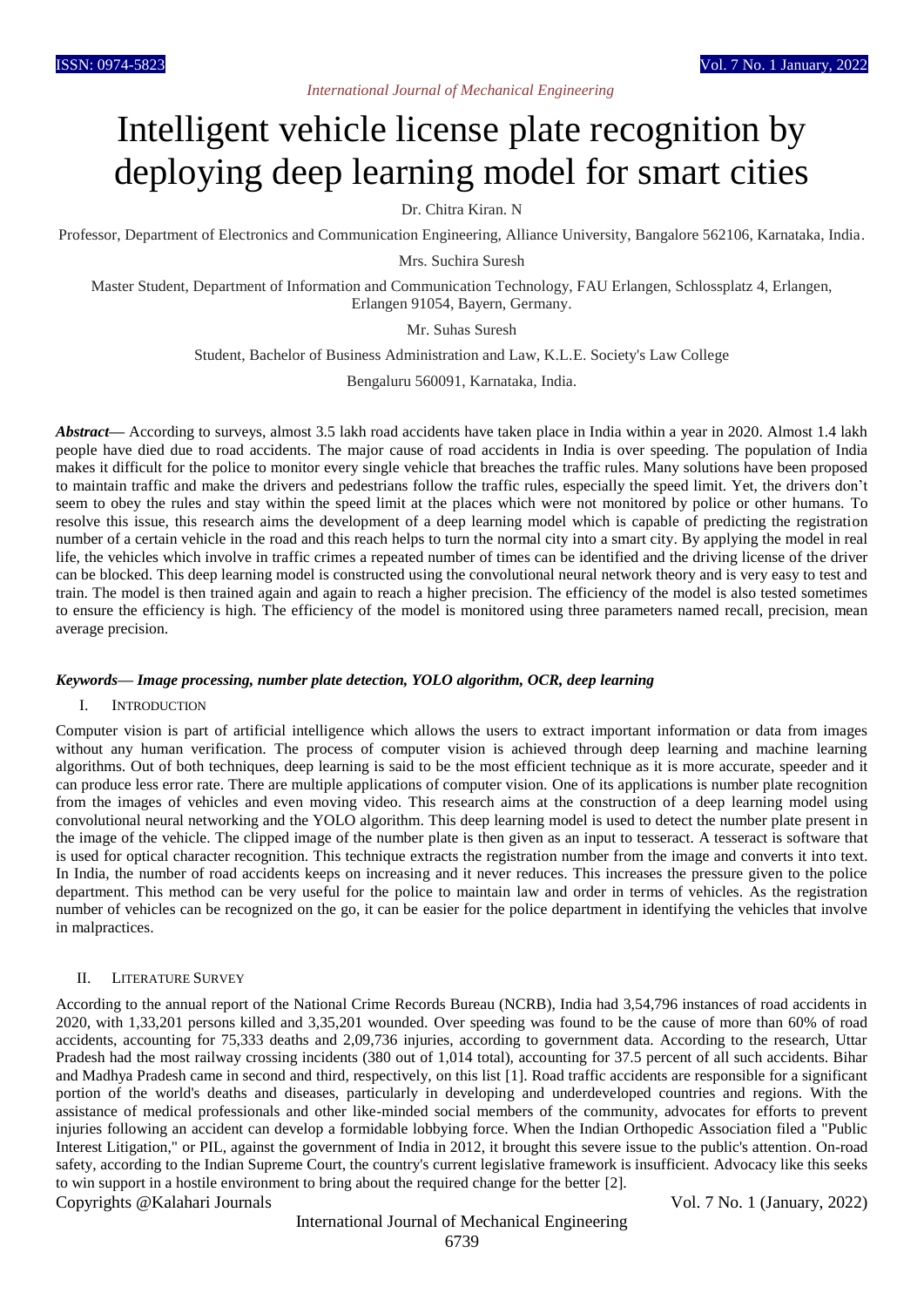The article discusses traffic infraction detection, which is a hot area in which existing systems are being automated. The traffic will be recorded using CCTV cameras, and the system will then detect any violations. The machine's input, which may be records gathered from Surveillance cameras, is optimized using a genetic algorithm. Background removal is the following step, which enables the user to use those frames as inputs and extract photos foreground for similar processing. In the following phase, we may use a genetic set of rules to assist us to assess whether or not a violation has occurred. The authors' major goal is to do this by developing an Evolutionary algorithm that improves the input algorithm by employing genetic principles to generate the "fittest" algorithm [3]. Number plate identification using image processing techniques, also known as License Plate realization or recognition, is an attractive topic of research in the fields of smart cities and the Internet of Things. The current designs are also based on UK license plates, which may not be ideal for Indian license plates, according to the designers. This study describes an image processing strategy for detecting and recognizing Indian number plates that is capable of dealing with noisy, lowilluminated, cross-angled, non-standard font plates, as well as low-illuminated, cross-angled, non-standard font plates. After the region of interest has been filtered and de-skewered, the K-nearest neighbor technique is employed to identify the characters of interest. There have been encouraging findings for researchers who have used these strategies [4].

Fruit loading and packing are labor-intensive operations during post-harvest marketing, with one of the most important difficulties being the capacity to detect and adjust fruit posture in real-time. In this work, the YOLO-v5 deep learning algorithm was used to evaluate the real-time detection of an apple's calyx or stem using a photo capture system based on fruit posture adjustment equipment, with the results showing that it was successful. Exceptionally, except for Faster R-CNN, this method beats preceding one-stage object recognition methods in terms of detection accuracy and speed. The upgraded YOLO-v5s achieved a 93.89 percent accuracy rate in the identification of fruit stems and calyxes for a wide range of apple cultivars and types. The improved approach might enable low-cost real-time detection under CPU conditions, laying the groundwork for automated fruit loading and packing systems. [5]. When it comes to the contribution of a person's notional visual field, their effective receptive field is the determining variable. That is why we are attempting to lower the number of variables while simultaneously expanding the size of the receptive field. In the course of this endeavour, a more effective receptive field (ERF-YOLO algorithm) was developed. Training and testing portions of the experiment were conducted using the PASCAL and MS COCO data sets. The ERF-YOLO parameter, according to experimental evidence, is approximately half the size of the v4 parameter in most situations. The ERF -YOLO algorithm outperforms some well-known detection approaches [6]. They proposed an OCR system in this study that identifies the contents of handwritten handouts. They reasoned that because the target handouts contain a combination of Japanese and mathematical formulae, a single sort of OCR system would not be accurate enough. As a result, they contemplated integrating two types of OCR systems in their suggested system. Nevertheless, if the suggested system can categorize handwritten contents by future learning, etc., it will be possible to rapidly analyze the handwritten contents, and the handouts will be enhanced, as well as feedback to the lesson plan. To create decisions only based on OCR scores, however, much improvement is necessary at this time [7]. The Devanagari script is the foundation for several Indian language scripts. Manual methods are being phased out in favor of automated ones as computers and technology advance. The purpose of this research is to use an automated approach to replace the current human system for digitization of Devanagari script in helps to save time and preserve historical data. In contrast to Western languages like English, Devanagari is a popular script in India that lacks institutional digitizing methods. This study employs the best tactics for increasing recognition rates and sets up a Convolutional Neural Network for successful recognition of handwritten Devanagari text. This strategy produces positive outcomes in terms of accuracy and training length [8].

### III. MATERIALS AND METHODS

A Github repository [9] consisting of two separate folders named to test and train is found. These folders contain images of Indian cars with number plates which will be used for both testing and training the deep learning model which will be used to detect the registration number of the vehicle. A deep learning model is designed using the YOLO algorithm or the You Only Look Once algorithm. The YOLO algorithm is used to detect the presence of the number plate from the images. The detected number plate is then converted into text using a character recognition algorithm named Tesseract. For this purpose, 154 images were used to train the model and 34 images are used to test the trained model. The whole process of number plate recognition to the conversion of the registration number to text is pictorially represented in figure 1.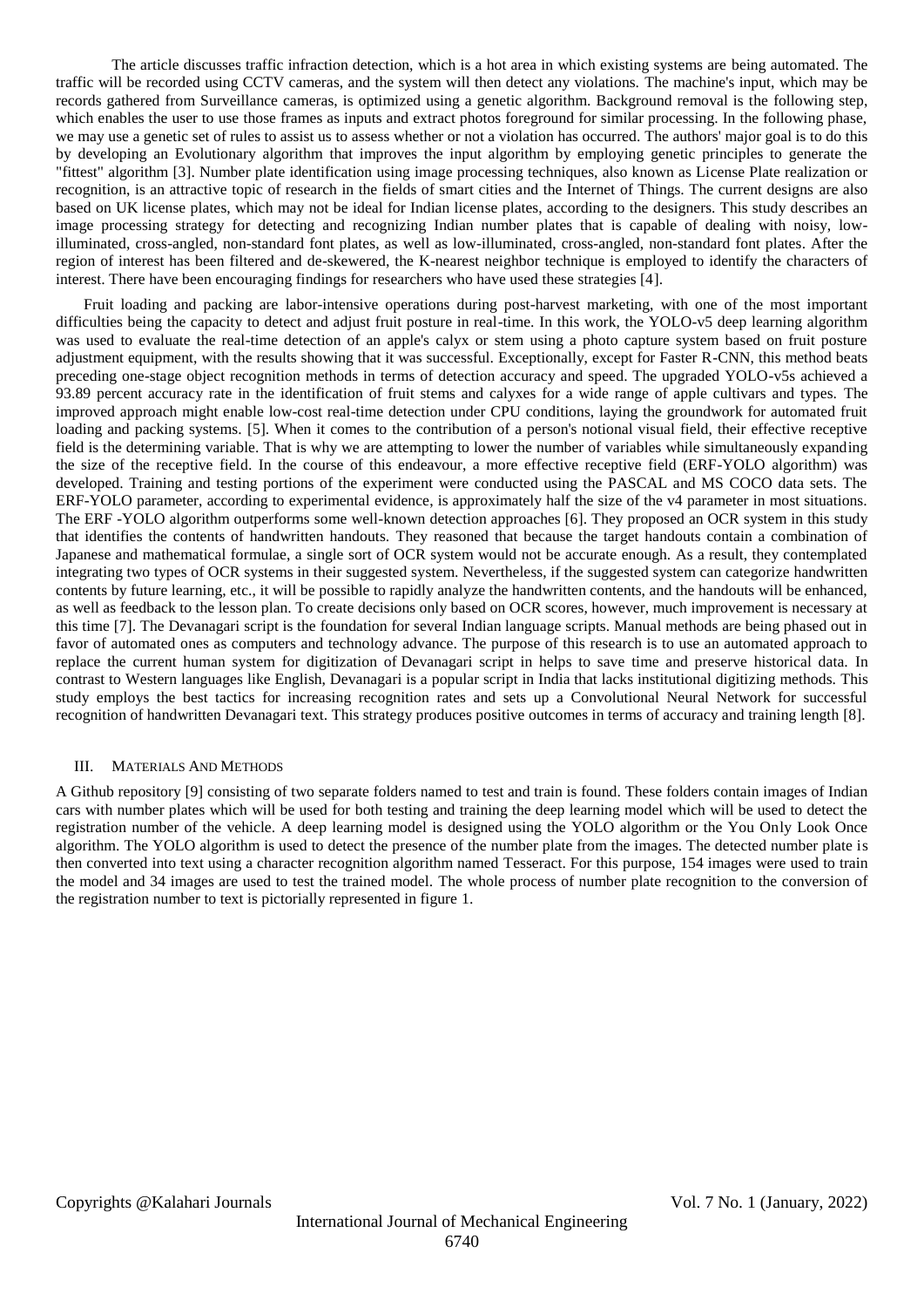

**Figure 1.** The architecture of the number plate detection process

### IV. YOLOV5 ALGORITHM

The word YOLOv5 is an acronym for You Only Look Once Version 5. As the name states, the algorithm scans the image just once for detecting a particular object and gets it done in the first try itself. The algorithm which is used in this research is the fifth version of the YOLO algorithm which was released in the year 2020. This version of the algorithm is written by Glenn Jocher. The YOLO algorithm is developed using the Convolutional Neural Network theory of deep learning. The Convolutional Neural Network is a Deep Learning system that can take an image as input, assign meaning to various objects or elements of the picture, and then differentiate between them. The Visual Cortex's organization is comparable to the connective theory of neurons in the human brain, and the CNN algorithm is based on it. The CNN approach can categorize pictures in several convolutional layers, reducing the number of deep learning models required to complete a job [10]. The YOLOv5 algorithm is said to be one of the fastest object detection algorithms as it can predict real-time objects along with the objects from still images. The YOLO algorithm can be easily modified to a way it can detect the required objects from the images with higher accuracy and minimal error rate. Unlike classifier-based approaches, the algorithm is trained on a loss function that explicitly correlates to recognition accuracy, and the complete model is learned concurrently. The You Only Look Once the algorithm has a stronger generalizing representation of objects than other models, which makes it appropriate for applications that need quick and reliable object recognition [11]. The construction and working of the YOLO are as follows.

The YOLO algorithm divides the images into various grids named residual blocks. The dimension of the blocks varies according to the requirement of the user. Each block is then converted into a bounding box by outlining the residual blocks. Each bounding box consists of two parameters named width (BW) and height (BH). The YOLO algorithm uses a single bounding box for the prediction of objects. Once all the bounding boxes are chosen from an image, the image is checked for intersections over unions to prevent the overlapping of the bounding boxes. The final decision aka the presence of the object from the image is chosen from the integration of all three steps namely the residual blocking, bounding boxes, and the intersection of unions. In this research, the images are scanned for residual blocks at first. The residual blocks are then bounded if a number plate is detected. When a number plate is detected, the number plate is bounded as a box using the outlining as shown in figure 2.



**Figure 2.** Box bounded using YOLO

Copyrights @Kalahari Journals Vol. 7 No. 1 (January, 2022)

International Journal of Mechanical Engineering 6741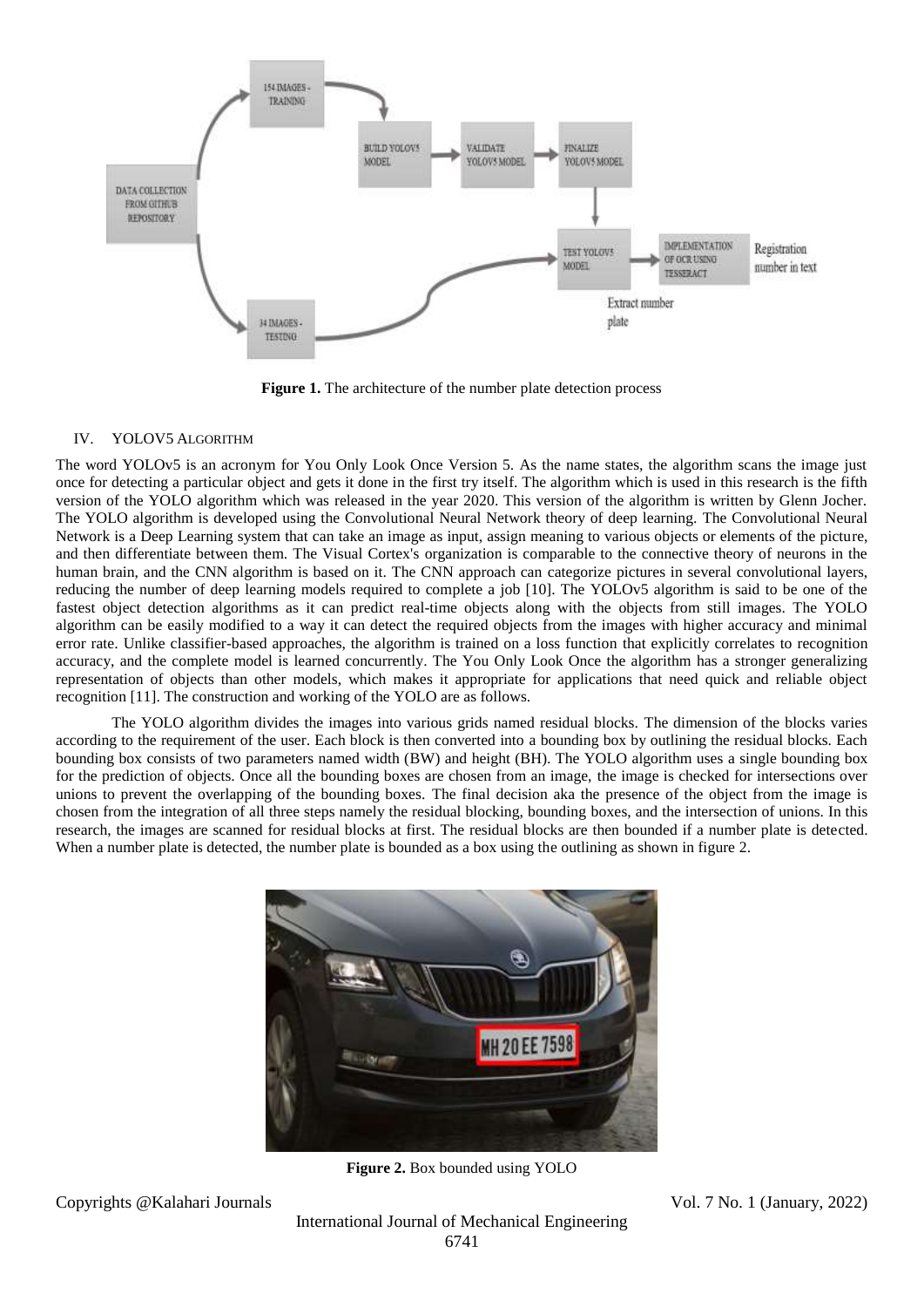As shown in figure 2, the number plate alone is then displayed as a final output of the YOLOv5 algorithm. The image consisting of just the number plate is then sent to the tesseract software for the conversion of the image into text.

## V. OCR AND TESSERACT

Optical character recognition or the OCR is another application of computer vision that can be used to recognize text from images and to convert it into text. The OCR technique is even capable of converting handwritten images into text format. This technique is often used by self-driving cars and automated vehicles to read and analyze road signs. This technique enables the system to identify text on its own. It's like a human body's sight and intellect together. Although the eye can see the words from the pictures, it is the brain that analyses and understands the extracted text. The suggested method corrects text extracted from camera-captured pictures. The handwritten characters are recognized and converted into digital text using an OCR technique devised by Thomas Deselaers [12]. Tesseract is free and open-source software that can be used for optical character recognition. Tesseract is extremely versatile and can handle a broad range of languages, including vertical text. Tesseracts can work on multiple languages of the world. It is more concerned with reducing rejection than with accuracy. Currently, Tesseract is developed and maintained by Google. It also supports a wide range of languages. Much other software like Adobe acrobat, Omnipage ultimate, etc. is used for optical character recognition. But for this research, the tesseract is used and the working architecture of tesseract is explained below. The output image from the YOLOv5 algorithm is given as an input to tesseract. The input image is converted into a binary image using a technique called adaptive thresholding. Adaptive thresholding allows the software to predict the characters with higher accuracy. The outlines of the characters are traced using connected component analysis and the traced characters are connected to form a word. The formed word is then analyzed twice to make sure the word is predicted correctly. The predicted word is then sent as an output from tesseract. In this case, the registration number of the vehicle which was extracted from the image of the car is sent as an output [13].

### VI. RESULT AND DISCUSSION

The images of the Indian cars are collected from a GitHub repository and are used to test and train the model. A deep learning model was developed using the YOLO algorithm and the convolutional neural networks. This algorithm clips the image of the car and sends the image of the number plate alone as output. The tesseract software is then used to employ a computer vision application named optical character recognition to convert the registration number of the car from the image to text. For this purpose, 154 images were used to train the model and 34 images are used to test the trained model. The precision and the recall value along with the mean average precision of the YOLO algorithm during every epoch is shown in figure 3.



Evaluation of YOLO on train data

**Figure 3.** Evaluation of training of YOLO algorithm

From figure 3, it can be seen that the precision, recall, and mean average precision of the model is close to zero in the first epoch. But as the number of epoch increases, the recall value is increased but the precision and the mean average precision remains zero till the fourth epoch. Then the value of precision and MAP also gets increased after the fourth epoch and keeps on increasing. In the end, the precision of the algorithm is close to 1 which is ideal for an object detection algorithm, and the recall and the MAP value reach 0.8 by the thirtieth epoch. The trained algorithm is then tested for higher precision, recall, and MAP value. The below table tabulates the results of the testing of the YOLO algorithm and the OCR technique.

Copyrights @Kalahari Journals Vol. 7 No. 1 (January, 2022)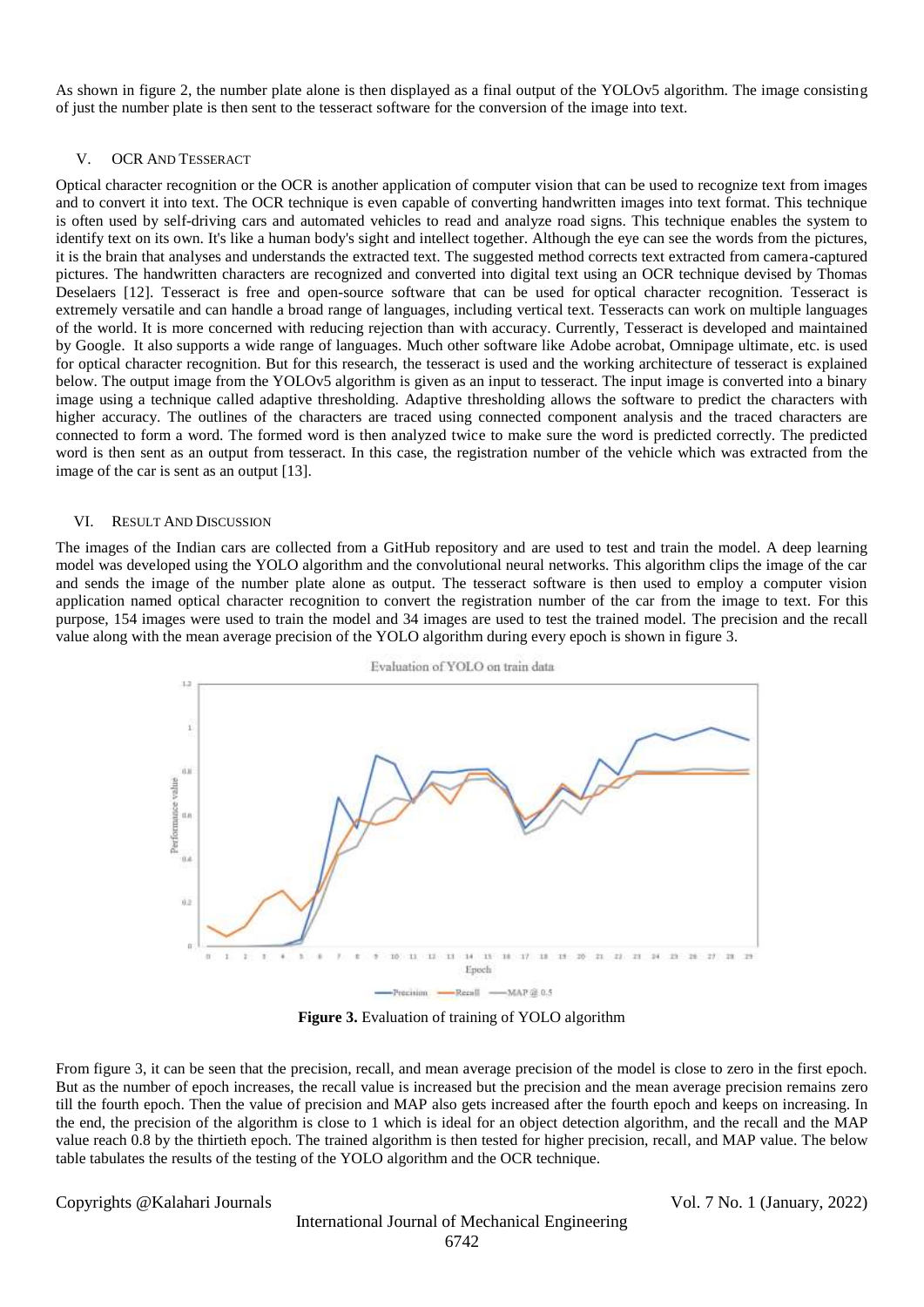

**Figure 4.** Testing of the YOLO algorithm and the OCR technique

Though 34 images were used for testing the model, the outputs of two instances are mentioned in figure 4. From the figure, it can be seen that the YOLOv5 algorithm can detect the presence of the number plate with higher accuracy even when the plate is tilted as shown in test data 2. The tesseract also performs efficiently and converts the image of the registration number to text.

## VII. CONCLUSION

A dataset consisting of almost 188 images is obtained from the GitHub repository. This dataset consists of images of Indian cars with their number plates. The YOLO method and convolutional neural networks were used to create a deep learning model. The picture of the automobile is clipped in this technique, and just the image of the number plate is sent as output. The result is then transferred to the tesseract program, which converts the vehicle's registration number into text. The combination of both YOLO and OPC is trained about thirty times to increase three parameters named the precision, recall, mean average precision. By the end of the thirtieth epoch, it is found that the precision has reached its maximum. This research can be developed further in the future by adding modifying it in such a way that it is capable of recognizing the over speeding vehicles. Unmanned roads can be monitored using CCTV cameras and the footage from the camera can be filtered through the deep learning model and the vehicles that cross the speed limit can be found with higher precision. If a certain vehicle crosses the speed limit many times, the vehicle can be blacklisted or the driving license of the driver can be evoked.

### VIII. REFERENCES

- [1] Crime In India 2020 Statistics by the National Crime Records Bureau from the Ministry of Home Affairs, India.
- [2] Raja Bhaskara Rajasekaran, Shanmuganathan Rajasekaran, Raju Vaishya, "The role of social advocacy in reducing road traffic accidents in India", Journal *of Clinical Orthopaedics and Trauma,* Vol. 12, Issue 1, pp 2-3, 2021.
- [3] Akhilalakshmi T Bhat, Anupama, Akshatha, Mahima S Rao, Deepthi G Pai, "Traffic violation detection in India using genetic algorithm", *Global Transitions Proceedings,* Vol. 2, Issue 2, pp 309-314, 2021.
- [4] Ravi Kiran Varma P, Srikanth Ganta, Hari Krishna B, Praveen Svsrk, "A Novel Method for Indian Vehicle Registration Number Plate Detection and Recognition using Image Processing Techniques", *Procedia Computer Science,* Vol. 167, pp 2623-2633, ISSN 1877-0509, 2020.
- [5] Zhipeng Wang, Luoyi Jin, Shuai Wang, Huirong Xu, "Apple stem/calyx real-time recognition using YOLO-v5 algorithm for fruit automatic loading system", *Postharvest Biology and Technology,* Volume 185, pp 111808, ISSN 0925-5214, 2022.
- [6] Enhui Chai, Lin Ta, Zhanfei Ma, Min Zhi, "ERF-YOLO: A YOLO algorithm compatible with fewer parameters and higher accuracy", *Image and Vision Computing,* Vol. 116, 104317, ISSN 0262-8856, 2021.
- [7] Yasuhiro Kobayashi, Shunya Mimuro, Shin-nosuke Suzuki, Yousuke Iijima, Akira Okada, "Basic research on a handwritten note image recognition system that combines two OCRs", *Procedia Computer Science*, Vol. 192, pp 2596-2605, ISSN 1877- 0509, 2021.
- [8] Sandeep Dwarkanath Pande, Pramod Pandurang Jadhav, Rahul Joshi, Amol Dattatray Sawant, Vaibhav Muddebihalkar, Suresh Rathod, Madhuri Navnath Gurav, Soumitra Das, "Digitization of handwritten Devanagari text using CNN transfer learning – A better customer service support", *Neuroscience Informatics*, Vol. 2, Issue 3, ISSN 2772-5286, 2022
- [9] [https://github.com/CodinjaoftheWorld/ANPR\\_INDIANCARS\\_YOLOV3](https://github.com/CodinjaoftheWorld/ANPR_INDIANCARS_YOLOV3)
- Copyrights @Kalahari Journals Vol. 7 No. 1 (January, 2022)